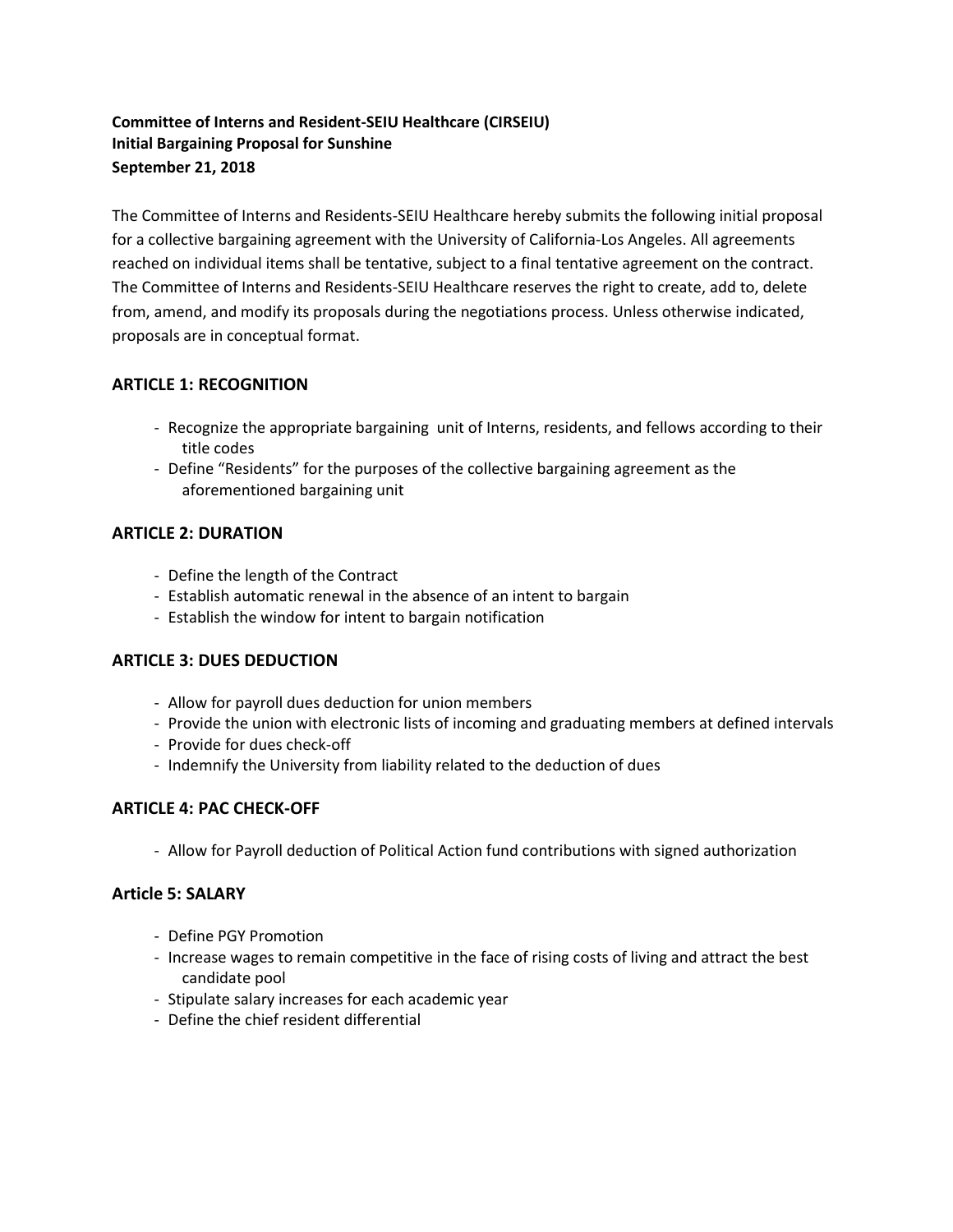## **Article 6: HOUSING**

- Establish University Commitment to continuing to pay a housing allowance
- Increase the housing allowance to remain competitive in the face of rising costs of living and attract the best candidate pool
- Establish maintenance of existing supplementary housing payments for departments which receive them.

### **ARTICLE 7: PROFESSIONAL TRAINING**

- Defines which professional trainings and certifications will be paid for by the University

### **ARTICLE 8: WHITECOATS & SCRUBS**

- Establish the quantity and frequency of University provision of White Coats and Scrubs to Residents

### **ARTICLE 9: MEALS**

- Establish as minimum monthly meal allowance
- Define meal allowances by department

#### **ARTICLE 10: PROFESSIONAL LICENSE & EXAM FEES**

- Establish University reimbursement of required professional license and exam fees

#### **ARTICLE 11: EDUCATION & CONFERENCE FEES**

- Establish University reimbursement of educational expenses and conference fees
- Set an annual reimbursement threshold for all residents
- Capture the current practices of departments with an existing benefit

#### **ARTICLE 12: PARKING**

- Provide equitable access and pricing of parking to Residents.

## **ARTICLE 13: LEAVE TIME**

- Define the length of Vacation leave and the methodology for scheduling
- Define the length of Sick leave and accrual methodology
- Define the length of new parent leave and its interaction with other leave types and FMLA
- Define Family and Medical Leave practices
- Define Pregnancy related Disability leave
- Establish waiver language for meeting RRC requirements
- Define Jury leave and compensation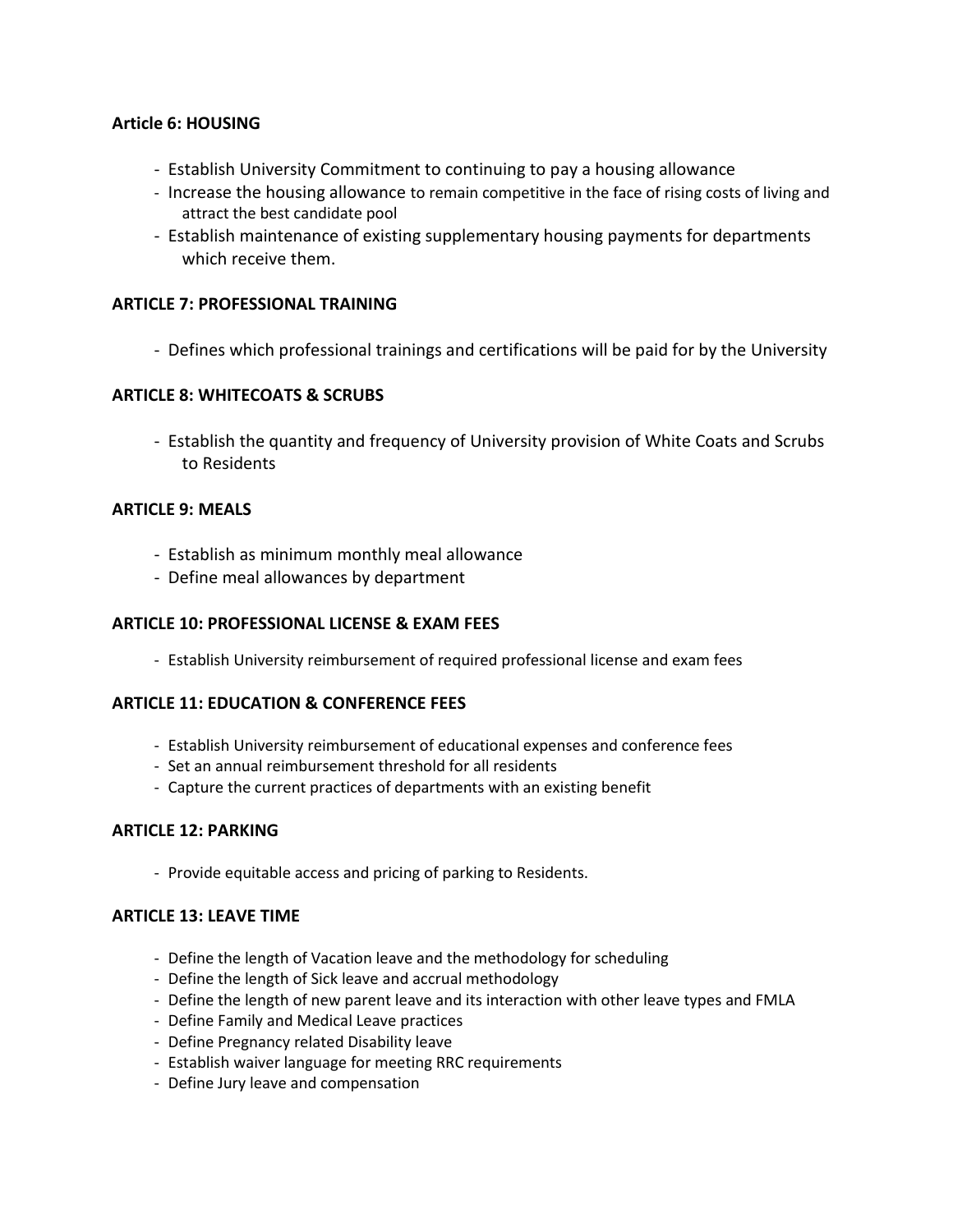## **Article 14: BENEFITS**

- Establish provision of health, dental, prescription, vision, and short and long term disability benefits to residents
- Define the procedure through which changers to benefits may be made
- Define the cost paid by Residents for benefits

## **Article 15: ACCESS**

- Establish Access to the University by Union representatives

## **ARTICLE 16: GRIEVANCE & ARBITRATION PROCEDURE**

- Defines items eligible for grievance and arbitration
- Establish the grievance procedure
- Establish the process for arbitration
- Establish time limits for grievance and arbitration
- Establish a List of Arbitrators

### **ARTICLE 17: Disciplinary Actions**

- Define "Disciplinary Actions"
- Establish due process procedures for Disciplinary Actions
- Establish timeline for renewal notification
- Specify which disciplinary actions are subject to the grievance procedure

#### **ARTICLE 18: EMPLOYEE LIST & ORIENTATION**

- Provide the union with a list of all incoming Residents by a set interval before the beginning of a new academic year
- Allow the union access and time at new resident orientations

#### **ARTICLE 19: LABOR MANAGEMENT MEETINGS**

- Establish regular Labor Management Meeting with the University and the Union

#### **ARTICLE 20: JOINT EVENTS**

- Establishes co-sponsorship and expense splitting by the Union and University for Joint Events

## **ARTICLE 21: PHYSICIAN IMPAIRMENT**

- Defines Chemical Dependency as an Illness
- Provides process which a Resident is eligible for treatment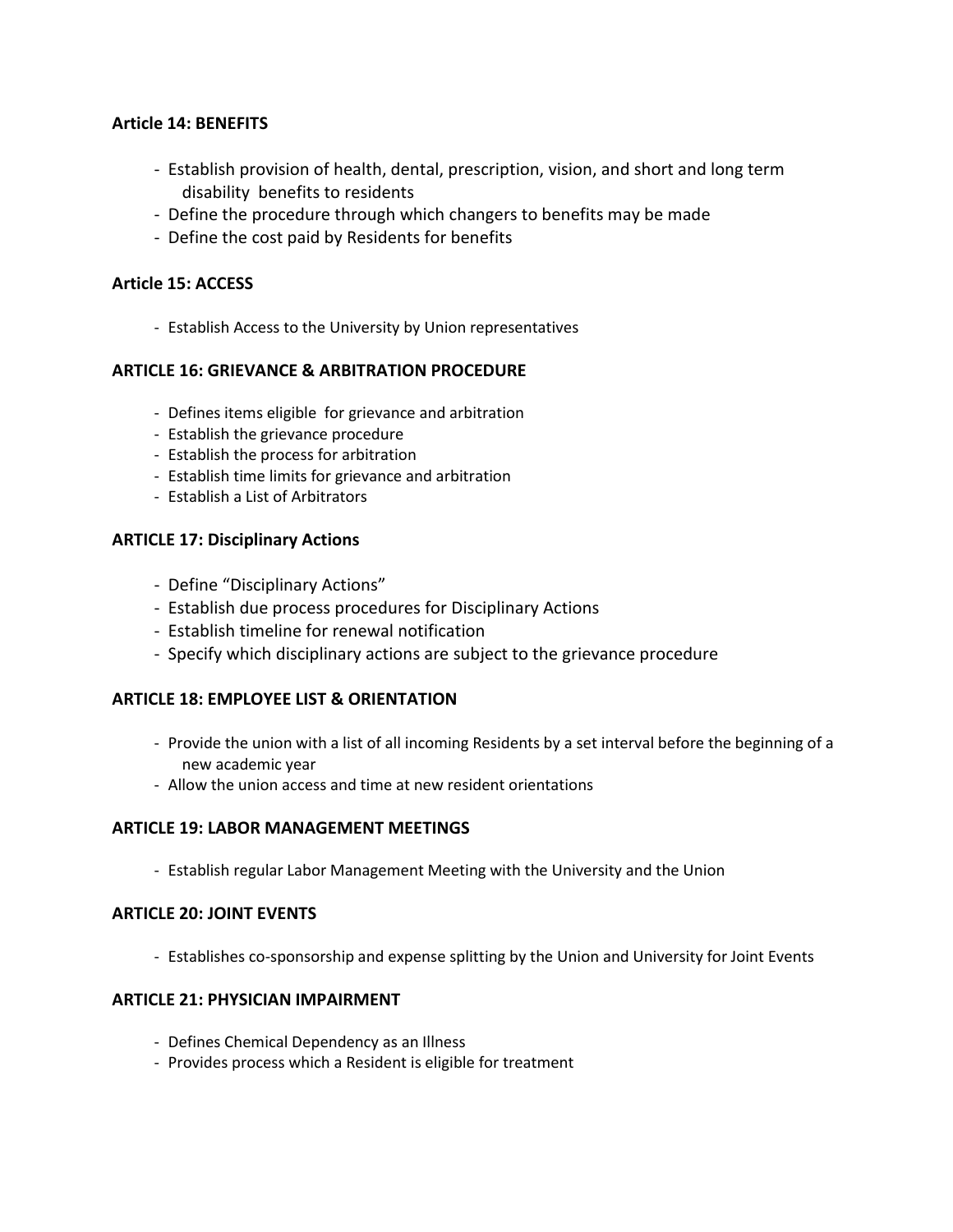### **ARTICLE 22: WELLBEING**

- Defines Resident wellbeing as a joint priority of the Union and the University
- Establishes programming, and/or benefits, and/or committee structures which promote Resident wellbeing

## **ARTICLE 23: PAGERS**

- Establishes University provision of Pagers to all Residents
- Establishes the procedure for the University to make changes to the pager policy

### **Article 24: PHYSICIAN DIVERSITY**

- Defines a diverse an culturally competent Resident workforce as a joint priority of the Union and the University
- Establishes programming, and/or funding structures, and/or committee structures which address workforce diversity and/or the physician pipeline

### **ARTICLE 25: MOONLIGHTING**

- Capture the existing moonlighting policies that will be continued
- Establish moonlighting policies

### **ARTICLE 26: EMPLOYMENT SECURITY**

- Protects Residents from being unable to complete their training due to program closures
- Sets time bar for notification of program closure or change in accreditation status
- Provides for compensation of displaced residents
- Establishes University commitment to assisting displaced residents in finding new positions

## **ARTICLE 27: CALL ROOMS**

- Establish commitment to call rooms meeting ACGME standards
- Establish UCLA's commitment to properly maintaining and cleaning call rooms
- Establish a process for both parties to review the status of call rooms

#### **ARTICLE 28: RESIDENT LOUNGES**

- Establish University Commitment to a properly equipped and maintained resident lounge

#### **ARTICLE 29: RESIDENT PATIENT CARE AND QUALITY IMPROVEMENT RECOMMENDATIONS**

- Establish the process by which Residents may have input in the process of improving the quality and provision of patient care.